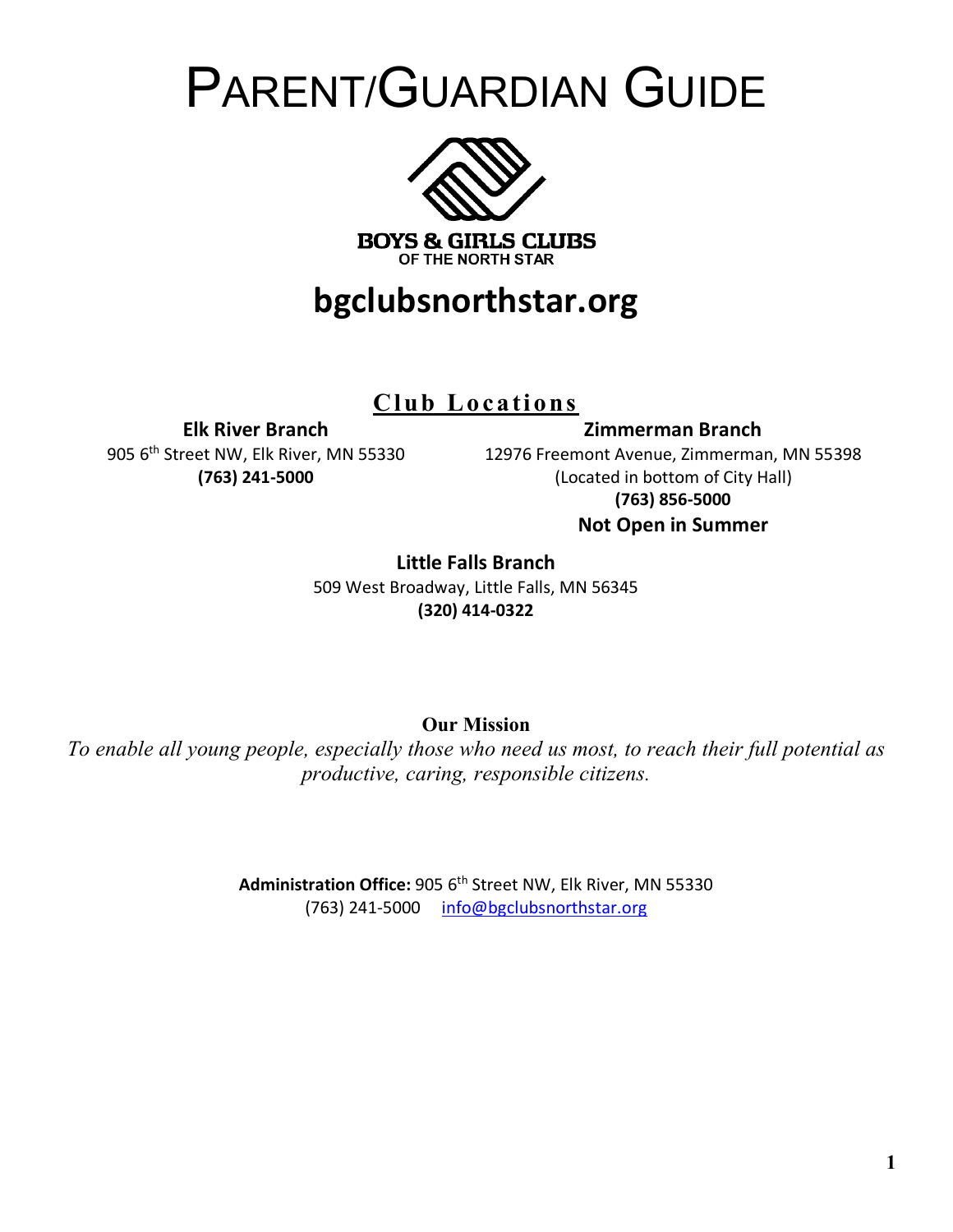## **Introduction**

Welcome to the Boys & Girls Clubs of the North Star (BGCNS)! Boys & Girls Clubs of the North Star currently consists of 3 Branch Locations. Elk River Branch, Little Falls Branch and Zimmerman Branch. We are excited to have your child as a member of our Clubs. This Guide is intended to be a helpful, general information guide for parents and members. Inside you will find information on membership, policies, procedures, and general club programs and guidelines. It is not possible to cover every policy, procedure, program, activity, or event in the guide; therefore, contact your local club for current and specific information. We look forward to working with you and your child(ren) knowing that together we will make our community a place for **GREAT FUTURES TO START HERE**!

# **Who Are We?**

Boys & Girls Clubs of the North Star is a  $501(c)3$  non-profit organization dedicated to promoting positive youth development by providing a safe and healthy environment for children to interact with their peers and positive adult role models. **Boys & Girls Club is not a daycare facility.** Clubs offers group activities and positive programming to serve the youth in our communities. We do not have one on one care. Each Room will be supervised by 1 or more paid staff depending on the number of youth participating in the activity. We utilize volunteers but volunteers always assist paid staff. All of our staff and volunteers are required to pass a National Background Check before employment or volunteering. Boys & Girls Clubs are a safe place to learn and grow – all while having fun. It is the place where great futures are started each and every day. Grant funds, donations, individual giving and fundraisers make it possible for any child, ages 6-18, living in our community to attend at a low cost. **All** young people need to know people care about them. At the Boys & Girls Club, we care about all youth individually. Our Club programs and services promote a sense of competence, usefulness, belonging, and influence.

Boys & Girls Clubs of the North Star is a member of The Boys & Girls Clubs of America, a national organization comprised of more than 4,300 associated Clubs, that has been successfully redirecting the lives of young people since 1860, serving over 4.8 million kids.

# **Enrollment Requirements**

- § **Youth must be at least 6 years old.**
- § Membership Application must be filled out entirely, no blanks, front and back with youth and parent signature and turned in to the front desk.
- Parent/Guardian Guide Acknowledgement form signed and turned in with membership application.
- § Full Membership Payment must be received before the youth can attend. **Membership Fee is Non-Refundable.**
- All Members MUST be picked up by Club closing time. If parents are late for pick up youth will be suspended from Club for 2 Club Days. A second late pick up could result in loss of club membership. Please also note that Club Members are not allowed in the building before the designated open time. There is no exception to this.

# **Lunch & Snacks**

Youth must bring their own Cold Lunch, Snack & Drink. Children will only be allowed to eat snacks brought from home during the designated snack times. Please make sure that any allergies or intolerances to foods are listed in the appropriate section on the enrollment application.

### **\*Please note: We are not a nut free facility, We do have peanut products.**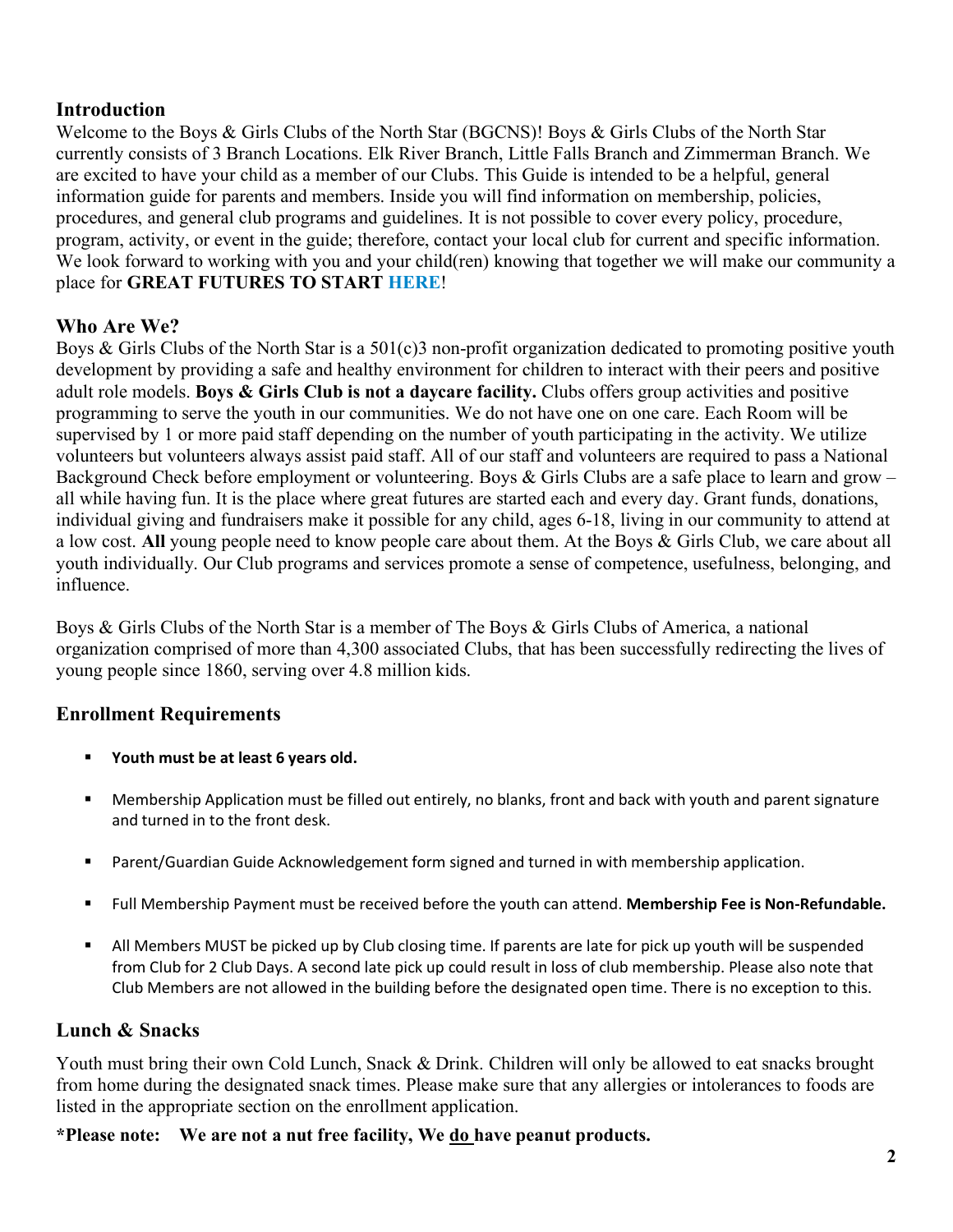# **Personal Belongings & Dress Code**

BGCNS is not responsible for lost, stolen or damaged belongings. We request that youth not bring extra items with them to the Club. (For Example: Cell Phones, Game boys, IPOD/CD players, fantasy game cards, dolls, toys, etc.) *These items will be the youth responsibility if they choose to bring them and Boys & Girls Clubs of the North Star will not be responsible for lost or stolen items. This includes cell phones.* Any Items that are brought to Club that lead to issues or problems will be removed from the youth and held behind the front desk until parent pick up, at that time they will receive a warning that they may be suspended from Club if it happens again. If your child chooses to bring these items please encourage them to keep them in a locker behind the front desk when not using them.

Youth will be expected to dress appropriately while attending the Club and all Club functions. All clothing that displays logos or images that promote drug use, alcohol, violence, profanity, or racism must be turned inside out, replaced, or covered. Clothing that expose excessive amounts of skin will also be prohibited and parents will be called to bring the youth home.

# **Sickness or Injury**

If a child has a fever, or has a communicable disease (including head lice), he or she will not be permitted to attend the Boys & Girls Clubs of the North Star that day. A parent or guardian will be notified immediately if child is ill to pick-up child(ren). **If notified of a child's illness, a parent or an authorized contact person must sign out the child as soon as possible. Give Emergency Contact Numbers that will be answered. If we attempt to contact your Emergency Contacts and they are not responded to promptly you may lose Club Membership. We have the health and wellness of all of our youth to look after and you MUST have an Emergency Contact pick up your child when called, to minimize exposure to the other youth and staff.** 

In case of an accident or injury, Boys & Girls Clubs Staff are trained in basic first aid and CPR. The local EMT's will be called for serious injuries. A parent will be notified promptly, and the child will be transported to the nearest hospital.

Parents/guardians are responsible for medical costs that may be incurred in cases of emergency.

Parents/guardians agree to inform the BGCNS office or site within 24 hours or the next business day after the child or any member of the immediate household has developed a reportable communicable disease, as defined by the State Board of Health, except for life threatening diseases which must be reported immediately. This includes head lice.

# **Medications**

Policy prohibits staff members of the BGCNS to administer prescription or over-the-counter medications of any kind. This includes skin cream, sunscreen, and insect repellant. If your child requires emergency medication, such as an inhaler or EpiPen, you are required to provide the medicine in its original packaging and a medical form. All emergency medications are locked in a storage cabinet at your child's site. **(Medicines that are out of date or not in the clearly labeled original container will not be permitted.)** If a situation arises that your child should need emergency medication, BGCNS staff will then allow him/her access to their emergency medication and allow him/her to administer the medication themselves. **BGCNS staff will not administer medication to a child unless your child is unable to physically administer the medication i.e., a severe asthma attack or anaphylactic shock**. Parents will be notified immediately when a child needs access to their emergency medication.

### **PCA's/Counselors/Assistants**

Youth are allowed to have PCA's, Assistants or Counselor visits at Club once they have completed and passed our Background check. However, youth will not be allowed to be in an area alone with this person. Front Desk has background forms to fill out if you need one of these people to come with your youth.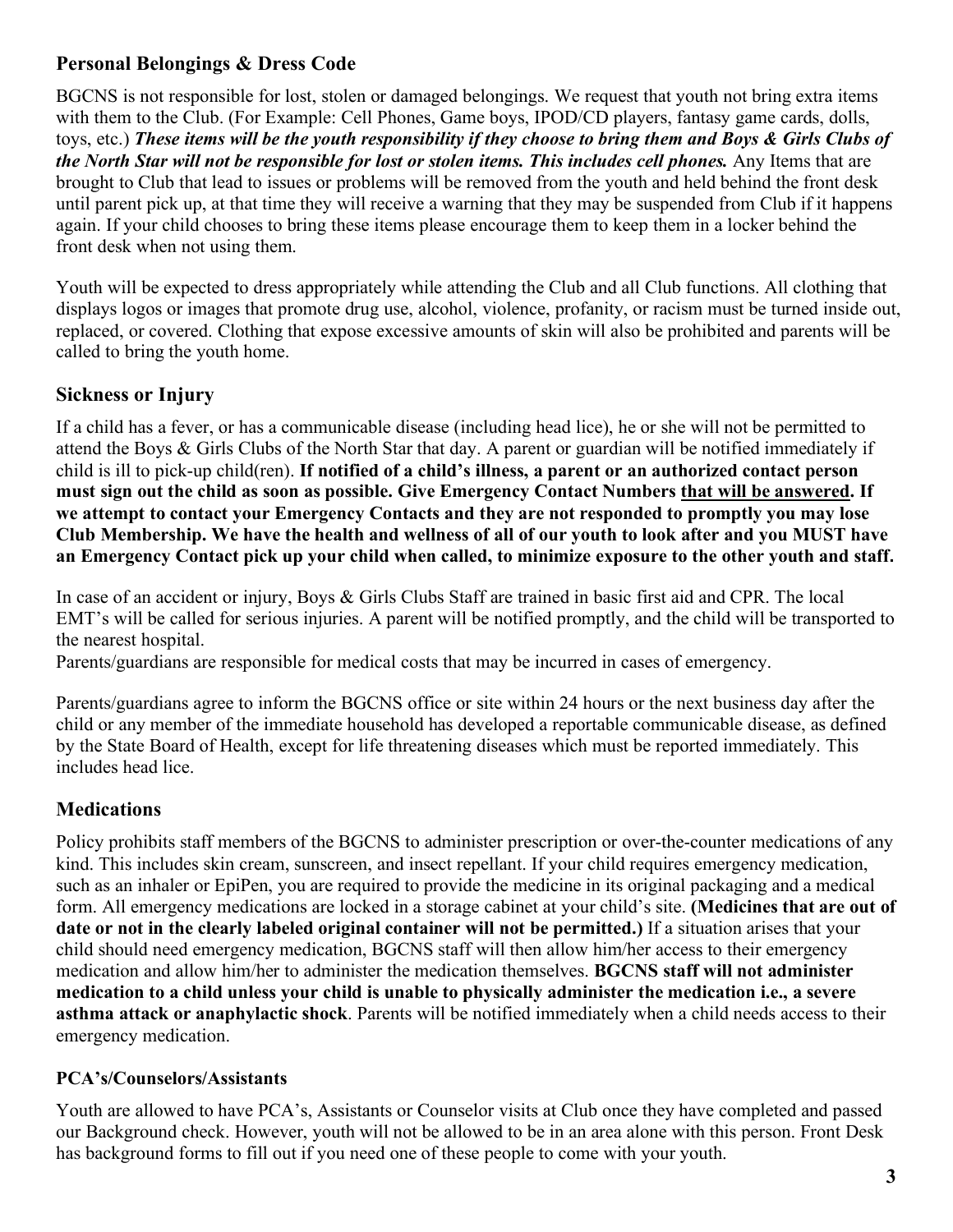# **Parental Notification**

It is very important that we have up-to-date contact information for parents/guardians and emergency contacts. If your phone number or address changes, you are required to let us know as soon as possible. The phone numbers provided on the application are the only way we have to notify parents in case of behavioral issues, an accident or other emergency. Emergency situations, which require BGCNS to close or evacuate the building, make it necessary for staff to contact each parent and/or guardian. Please make sure staff members can do that efficiently by providing updated information. **If Emergency Contacts do not respond promptly you could lose your Club Membership.**

## **Emergencies and Disaster Plan**

In the event of a fire, natural disaster, or man-made disaster, staff will evacuate all children. The appropriate authorities as well as parents and/or guardians will be contacted. Should parents and/or guardians be unavailable, those listed under "emergency contact" on the application will be called.

# **Reporting Policy**

Boys & Girls Club Staff are required by law to immediately report suspicion of child abuse or neglect to the Child Protective Services unit of the Department of Social Services.

# **Staff / Lines of Authority / Volunteers**

We have trained, qualified youth development professionals to run our programs and supervise Club members. **Boys & Girls Clubs of the North Star is not a daycare facility.** Club offers group activities and positive programming to serve the youth in our communities. We do not have one on one care. Each Room will be supervised by 1 or more paid staff depending on the number of youth participating in the activity. We utilize volunteers but they assist a paid staff. All of our staff and volunteers are required to pass a National Background Check before employment or volunteering. Each Club site has a Branch Director, The Branch Director is responsible for overseeing program quality and staff. Program Staff report to the Branch Director, and Branch Directors report to the President/CEO.

### **Transportation**

Children attending BGCNS will be transported to all field trips by way of the Public School Buses. A permission form will be sent home for field trips and no youth will be allowed to attend without written permission.

### **Behavior**

BGCNS has a zero tolerance policy regarding violence and acts of aggression. Breaking the rules will result in time-out/loss of privileges. Continuing to break the rules will result in suspension. Suspension could result in loss of Club membership, Multiple suspensions will result in a loss of membership. Children who fail to follow these guidelines can and will be dismissed from attending the Club. Under extreme circumstances (For example: intentional injury to another child or staff member), the Branch Director has the discretion to suspend a child immediately, without advance notice. Please have a discussion with your child about respecting the staff and youth at the club and that they are expected to follow the guidelines. If there is need for BGCNS or Social Services to do an investigation, youth will be suspended until the investigation is complete and they have been cleared to return.

**Zero tolerance policy:** The Boys & Girls Clubs of the North Star strives to provide a *Positive Place for Kids-*The safety of our members is our primary concern and therefore we have no tolerance for fighting or bullying. If a child acts out in an aggressive manner with the intent of harming another child he/she will be suspended. We understand each altercation is different and some incidents are more severe than others; therefore, our discipline may vary depending on each individual incident. **4**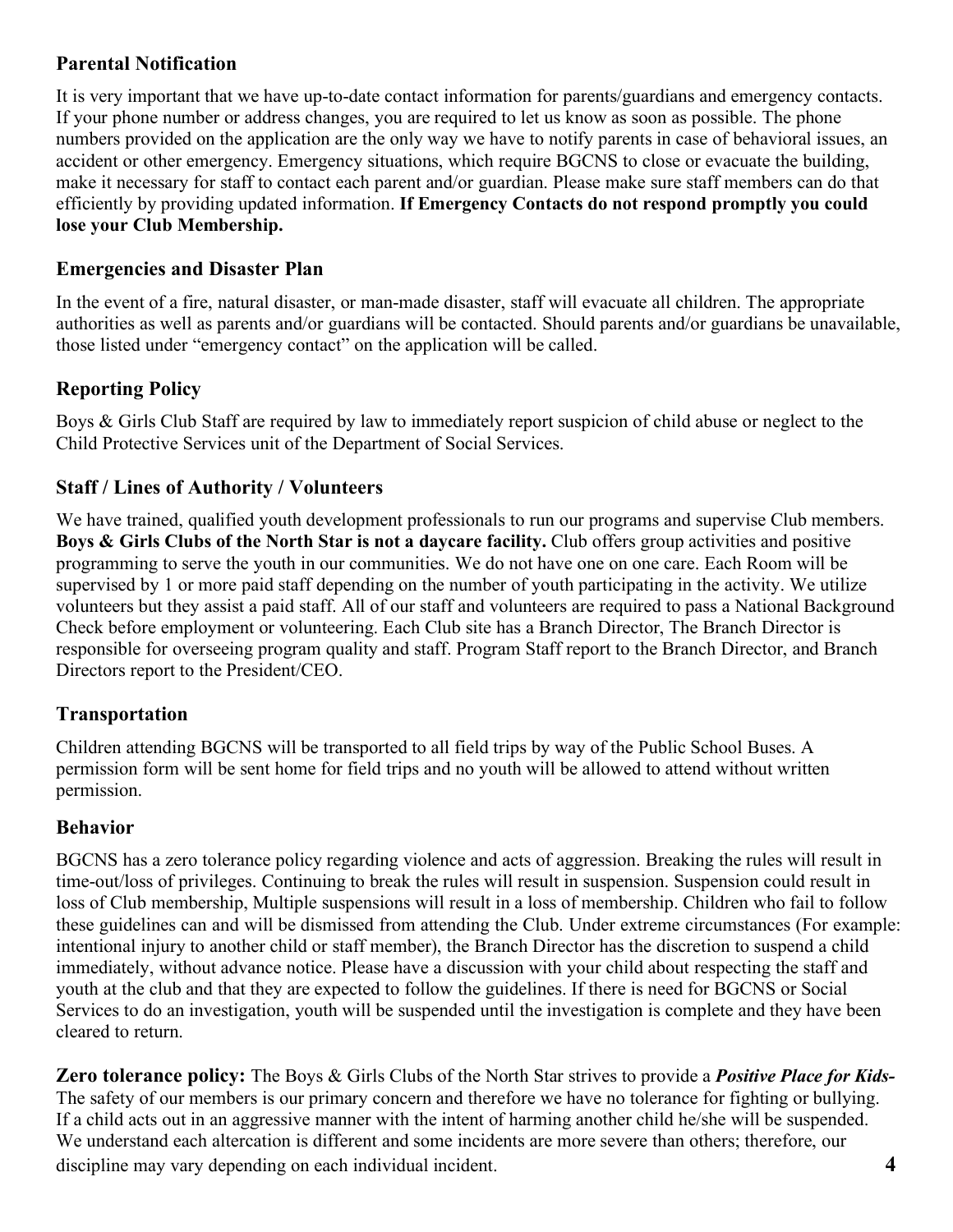The Boys & Girls Clubs of the North Star reserves the right to search all persons and carry-in items such as backpacks and gym bags. Any person who refuses to submit to such a search will not be allowed admission into the Clubs.

## **Discipline Procedures**

*BGCNS handles behavioral problems on an individual basis. It is the responsibility of parents/guardians to let us know if members have developmental delays so that we have information to better understand behavior. If the behavior is ongoing or extreme, the parent or guardian will be contacted and member may be suspended. Under extreme circumstances (i.e. intentional injury to another child or staff), the Branch Director has the discretion to remove a child immediately without advance notice.* 

# **Code of Conduct**

#### **In order to promote the child's physical, intellectual, emotional, and social well-being and growth, BGCNS members will be expected to follow the BGC Code of Conduct:**

Have Fun! Respect yourself.

Play fairly and be honest.

Listen during appropriate times and assemblies.

Be respectful of other members and their property.

Participate only in activity areas open to your assigned group.

Take care of your Boys & Girls Clubs facilities, grounds, and equipment.

Applaud the efforts of others.

Avoid inappropriate language.

Dress appropriately at all times.

Running is reserved for athletics.

Say only good things about others.

Bring your membership card every day.

Be respectful of Boys & Girls Clubs staff.

Resolve disagreements in a positive way.

Tobacco, drugs, alcohol, weapons, & gang colors/logos/gestures are prohibited.